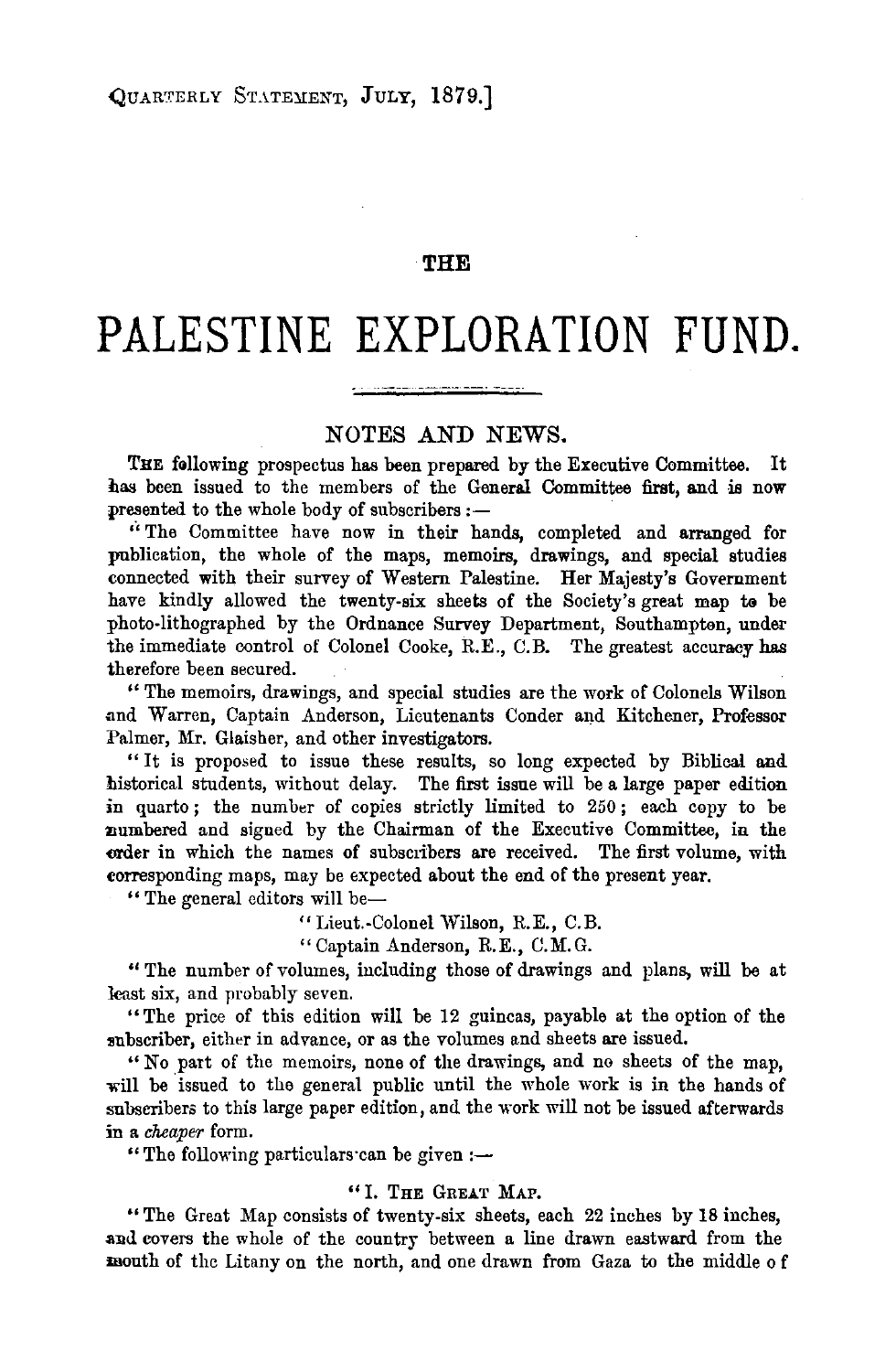the Dead Sea on the south. Its eastern boundary is the Jordan. The map is on a seale of 1 inch to a mile : it is thus large enough to show every detail of the country-every ruin, every village, ancient or modern; the aqueducts, plantations, Roman roads, tells, tomls, synagogues, temples, castles, and forts, Crusading and Saracenic; wadies, fountains, springs, and wells. It is not only the largest map of Palestine yet produced, but *it is the only map of the country drawn, after a scientific surven*, *but trained officers.* Its accuracy has been drawn, after a scientific surven, *by trained officers*. attested by official experts. It covers the greater part of the country which is the scene of Biblical history; and though the general features of the land are known, having been described by numerous travellers, the details are now for the first time laid down.

'' Henceforth it will be possible for a student to follow the history contained in the Bible by a true map of the country.

'' The villages are coloured in red, and the coast. lines in blue. The altitudes of the hills are given in figures. An index map, showing the place of the separate sheets, will also be supplied.

## " II. THE MEMOIRS.

" Every sheet of the Map is accompanied by its own memoirs, compiled by the officers of the Survey from their own note-books, observations, and journals.

" These, for convenience' sake, have been drawn up separately for each sheet, and the information contained in them has been divided in the following manner:

"1. *Topography*. This section gives details as to all springs, streams, valleys, hills, position of villages, and other natural features, with special descriptions of interesting localities.

"2. *Arclucology.* Under this head will be found an account of every ruin, tomb, building, or monument in the sheet, with such illustrative plans and sketches as may be thought necessary.

'\ 3. *Name lists.* 'l'he total number of names obtained during the course of the Survey is over 10,000. A native scribe accompanied the party, and took down as many names as could be obtained from the peasants on the spot. These were then transliterated by Lieutenant Conder, and a translation has been since made, showing the meaning of every name. These lists are under revision by Professor E. H. Palmer, of Cambridge.

"4. Proposed Biblical and other identifications. As a first result of the Survey as many Biblical identifications have been proposed as had hitherto been made by all previous travellers put together.

"5. *Ethnology.* Under this heading will be grouped together all the legends, traditions, notes on manners and customs of the people, &c., collected during the Survey.

"6. *Geology.* This section will include all the geological notes made during the work, and, if possible, a paper on the geology of the country as a whole.

" To illustrate the second Section will be published, bound or in portfolio, all the drawings and special plans of buildings, scenery, &c., made by the Survey party.

" In addition to the memoirs, and forming part of the whole work, it is proposed to issue special papers on various subjects connected with the work, such as the method of conducting the Survey, the history of the Survey, the diagram of triangulation, the geography of Palestine as a whole, the archreology, ethnology,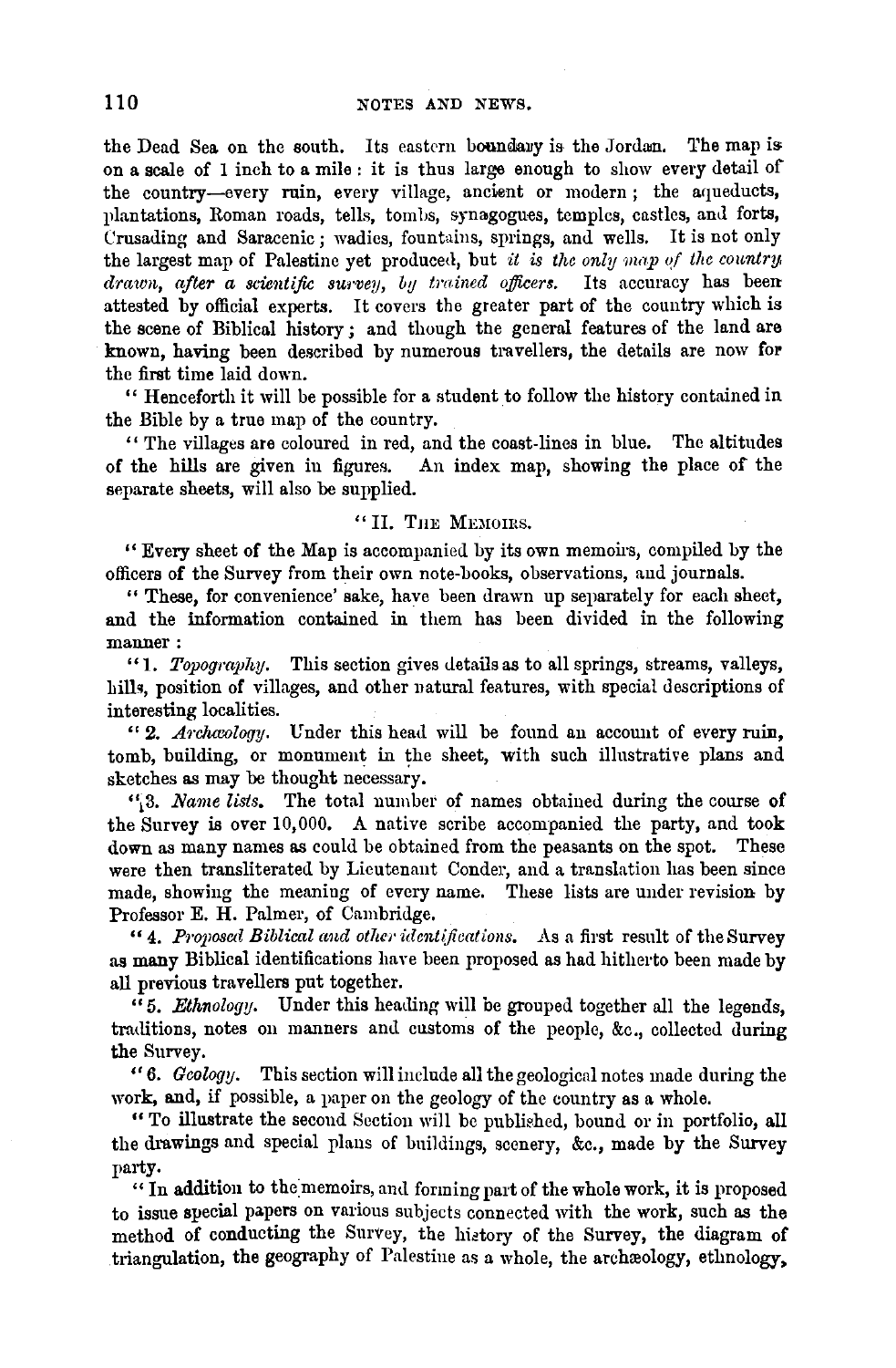geology, anu climate. Some of the valuable papers which have appeared in the *Quarterly Statement* will be reprinted in this section of the work.

"A form of subscription is enclosed, which may be filled up and sent to Mr. Walter Besant, Secretary, who will return by post the number of each subscriber on the list.

*"May,* 1879. " W. Enon, *Prrsident.*  "W. HEPWORTH DIXON, *Chairman Exec. Com.* " W. MORRISON, *Treasurer*.  $``$  F. W. HOLLAND,  $'$  *Hon. Secs.*"

The following is the list of subscribers to the Special Edition up to the present date (June 25th) :-

- The Archbishop of York (President's Copy).
	- 1. Mr. W. Hepworth Dixon.<br>2. Rev. F. W. Holland.<br>3. Mr. John MacGregor.
	-
	-
	- 4. Rev. Canon Tristram.
	- 5. The University of Durham.
	- 6. The Chapter Library, Durham.
	- 7. Mr. W. Morrison.
	- 8. Ditto.
	- 9. Rev. E. J. Selwyn.
	- 10. The Library of Magdalen College, Oxford.<br>11. Rev. J. H. Harrison.<br>12. Mr. James Glaisher.
	-
	-
	- 13. Mr. J. D. Crace.<br>14. Mr. Herbert Birch.
	-
	- 15. The Earl of Ducie.
	- 16. Rev. Lindsay Alexander.
	- 17. Dr. H. W. Acland.
	- 18. Viscount Sandon.

19. The Bishop of Exeter. 20. Lord Talbot de Malahide. 21. The Marquess of Ripon. 22. Mr. W. Spottiswoode.<br>23. The Ven. Archdeacon Birch.<br>24. The Dean of Norwich. 25. Mr. R. B. Martin. 26. Miss Peache. 27. Rev. C. D. Ginsburg. 28. The Duke of Northumberland. 29. Rev. W. F. Birch. 30. Rev. Charles Pritchard. 31. The Duke of Westminster. 32. Rev. Professor Pusey. 33. Do. for Keble College Library. 34. Rev. J. Barclay, LL.D.<br>35. Mr. George Grove.<br>36. The Duke of Devonshire. 37. Mr. D. Macdonald. 38. Mr. William Tipping. 39. Professor Hayter Lewis. 40. Rev. John W. Dulles.

It should be understood that there will be *no cheaper edition* of the *Survey* published. After this special edition is subscribed and issued, arrangements will be made for enabling the public to purchase any part or parts separately, such as the map, the plans, the memoirs, the Arabic lists, or the special papers. But this will be the cheapest way of procuring the whole work.

As regards the smaller map, that will be considered a separate production. The outline is now completely engraved, and considerable progress has beer made in the hill-shading.

The whole of the American work has been placed by the Committee of the American Association for the Exploration of Palestine in our hands. It consists ()f thirteen sheets, and embodies the results of a reconnaissance survey east of the Jordan. Arrangements have been made for the reproduction of this map in the same manner as the English work, and through the same department of Her Majesty's Government. The memoirs to accompany the sheets will be forwarded in the course of the year. The publication of map and memoirs will follow that of our own work.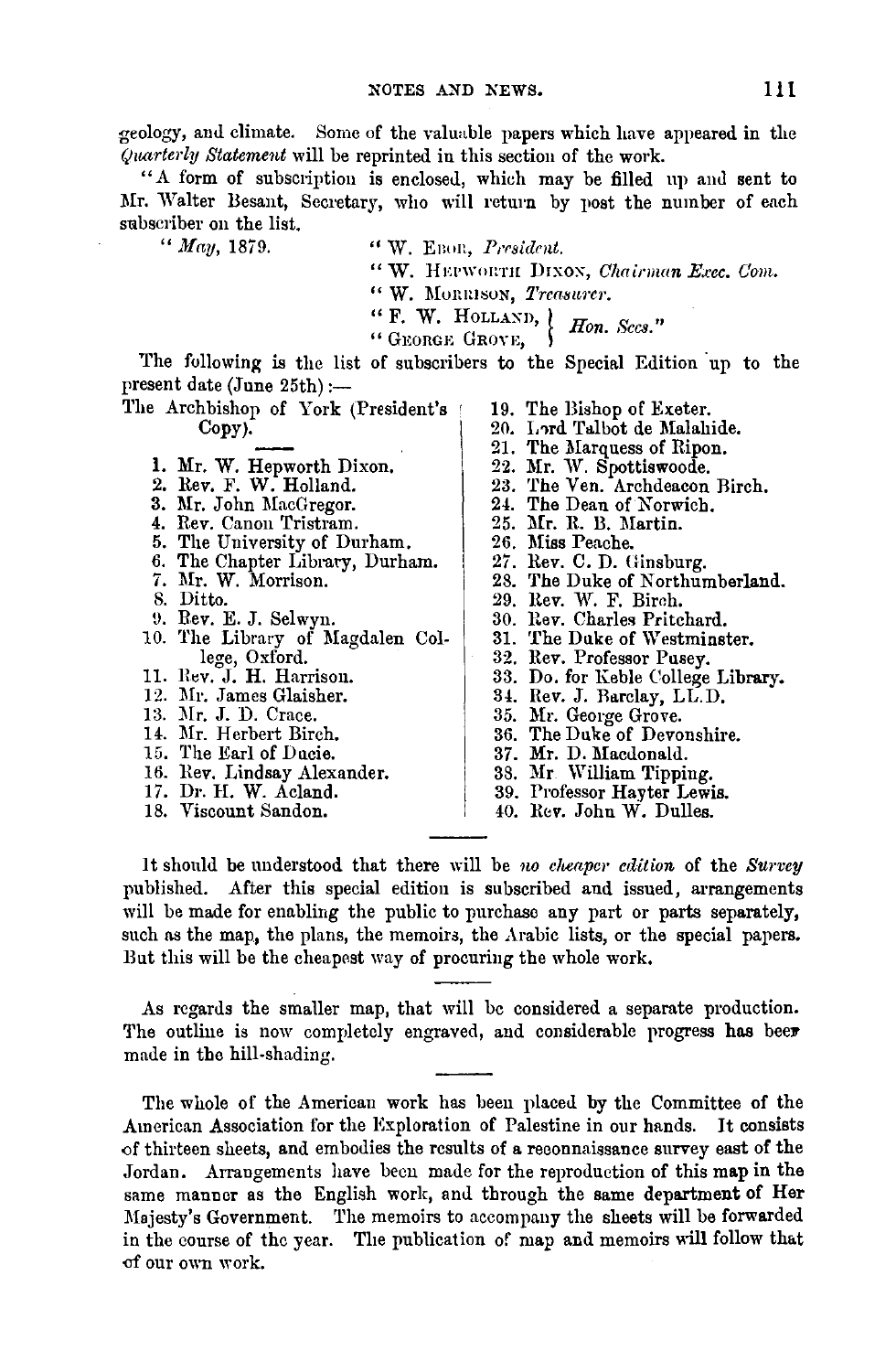The appointment of Colonel Wilson as Consul-General of Asia Minor will not oblige him to resign his office as editor of the *Survey*. Mr. Grove has, however, found it necessary to resign his share in the work, and the Committee have invited Captain Anderson to take his place. Captain Anderson is now Commissioner for the Boundary of Servia, but is expected to return in the course of the summer.

The Annual Meeting of the General Committee was held at the office of the Society on Tuesday, June 24th, at 3 p.m., under the presidency of Lord Talbot de Malahide. The Report of the Executive Committee, and the Resolutions which were passed, will be published in the *Quarterly Statement* for October.

The curious and interesting discovery recently made in the Wady Suwcinit br the Rev. H. D. Rawnsley, the report of which is published on page 177, is an illustration of the value of the Survey. Its history is as follows :- The Rev. W. F. Birch, Rector of St. Saviour's, Manchester, was led to believe that the "Rock Rimmon" might be found in the Wady Suweinit, and that the 600 Benjamites who abode *in* the rock must have found shelter in some great cave with a spring adjacent. He communicated with the Secretary, and asked that search might be made in the map and memoirs. A cave named Mugharet el Jai was found upon the map, but not described in the memoirs as possessing special interest. Mr. Birch then suggested that Dr. Chaplin, of Jerusalem, should be called to undertake a special examination of the valley. The result is the paper we are enabled to publish.

Dr. Chaplin, in forwarding the report, writes as follows :-

"At the last moment I was prevented from joining an excursion to Wady Suweinit, and the honour of recovering the cave and spring has fallen to the Rev. Hardwicke D. Rawnsley, of Ambleside. His observations appear to me of great interest, and Mr. Birch has done good service by drawing attention to the subject. The name of the cave, 'Jai,' or 'Jaihah,' is given by Robinson (vol. ii. 116). It is identical with that of the cave on Mr. Bergheim's property at Abu Shusheh, and may mean a 'place of coming together'-a place where sheep or goats or fugitives may assemble. There can hardly now be a doubt as to the position of the 'holes' (khorim) out of which the Hebrews were thought by their enemies to be coming. Whilst holding the northern side of the gorge, the Philistines had evidently not ventured to explore its depths, judging that the strongholds there were already occupied, and not caring to expose themselves to missiles from above, where the Israelitish camp was pitched in full view. 'The pomegranate which was in Migron' (1 Sam. xiv. 2) stood in all probability by the spring where now the kharoob is so conspicuous, and although in Canon Tristram's notes the pomegranate is usually a shrub rather than a tree, it attains considerable dimensions when well watered and in a favourable situation. In some of the courtyards of Jerusalem there are pomegranate trees probably twenty feet high.

"The possible identity of the Rock of the Pomegranate, where the remnant of the Benjamites fonud a refuge, with this pomegranate, under which Saul's headquarters were fixed, was suggested long ago, being mentioned in the edition of Gesenius's Hebrew Lexicon printed in 1834, and the more the suggestion is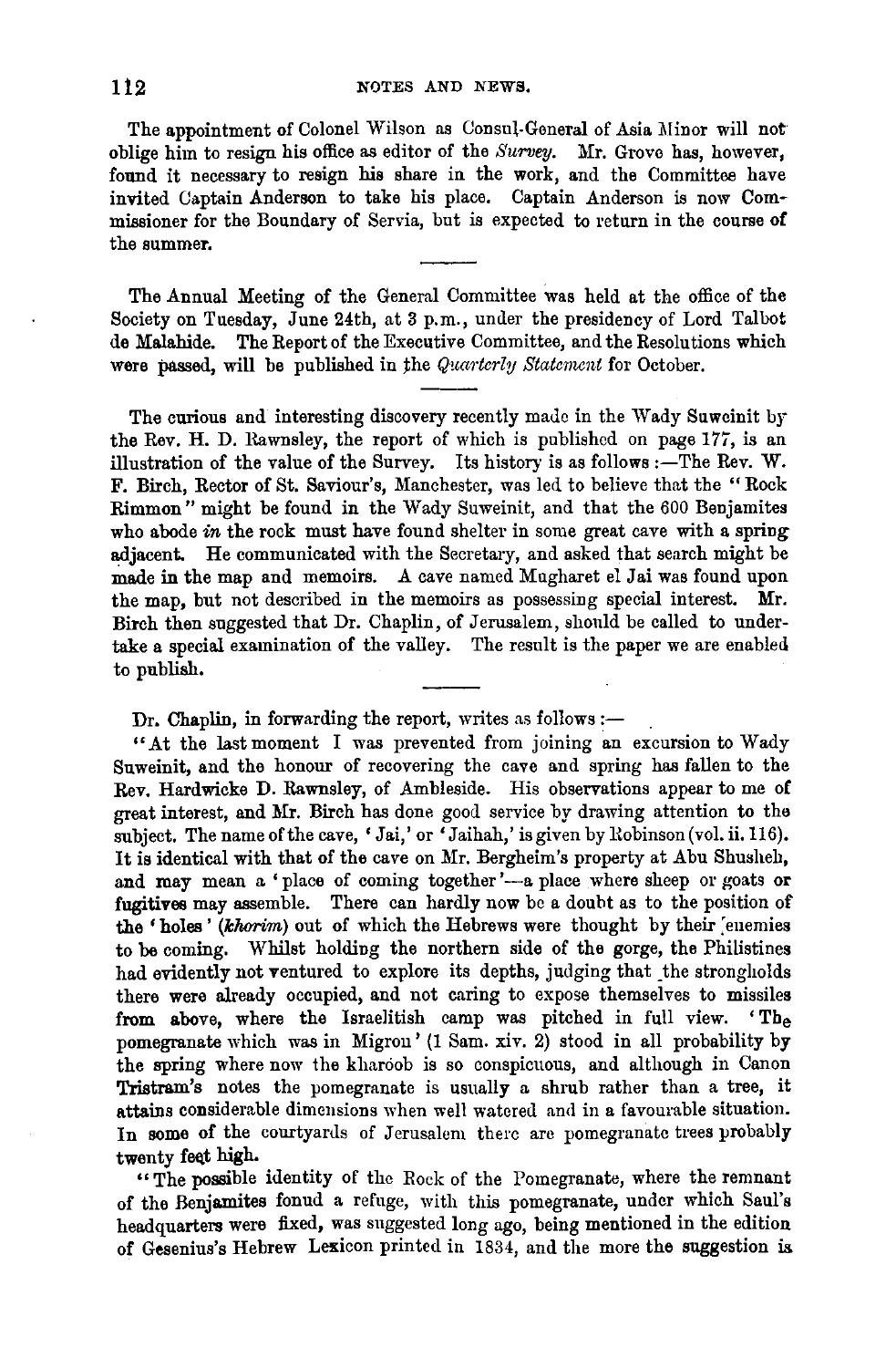examined, the more probable it appears. In  $1 \text{ Sam. } xiv.$  2, 'the pomegranate which was in the precipice  $(marrow)$  distinguishes the precise spot where the Hebrew king was stationed. In Judges xx. 45-47 it is the rock (or precipice) to which the pomegranate had given a name."

Colonel Wilson has placed in the hands of the Committee a paper on the Masonry of the Haram, in which he considers all the facts and discoveries which have been made in the subject, not only by himself in his own survey of the city, but those made by Colonel Warren, M. Clermont-Ganneau, Lieut. Conder, and others. The paper will be published in the October number of the *Quarterly Statement.* 

We are indebted to the Zeitschrift of the German Association for the Exploration of Palestine for the two papers on Capernaum and the Birthplace of Nahum. The former will be found to contain a brief summary of the arguments for and against the various sites proposed. The latter opens out a subject extremely obscure. The paper on Modern Researches in Palestine was read by the Rev. Selah Merrill to the American Geographical Society.

A crowded meeting has been held in Sydney, under the presidency of the Bishop, for the purpose of creating an interest in the Local Association in aid of the Palestine Exploration Fund. The meeting resulted in thirty or forty names being given in to the secretary on the spot..

The income of the Fund from all sources, from March 11th to June 12th, 1879, was  $£643$  11s. 10d. The expenditure was as follows :--Reduction of debt, £222 15s. 7d.; liabilities on *Tent Work,* £151 14s. 4d.; rent, parcels, postage, salaries, and offices, £154 16s. 2d. All the "unpaid accounts" which have figured so formidably in the annual balance sheets are now paid off.

It is suggested to subscribers that the safest and the most convenient manner of paying a subscription is by means of a bank. Many subscribers have adopted this method, recommended in the *Quarterly Statement* of January last. Among ether advantages, this method removes the danger of loss or miscarriage, and saves the Society's office the labour and expense of acknowledgment by official receipt and letter.

Subscribers who do not receive the *Quarterly Statement* regularly are asked to send a note to the Secretary. Great care is taken to forward the periodical to all who are entitled to receive it, but changes of address and other causes give rise to occasional omissions.

It has been asked whether, since the Survey is finished, the *Quarterly Statement* will be discontinued. The Survey, as stated above, will be actually completed when it is entirely published, and. not before. But its completion does not mean the completion of the work of the Society, as reference to the original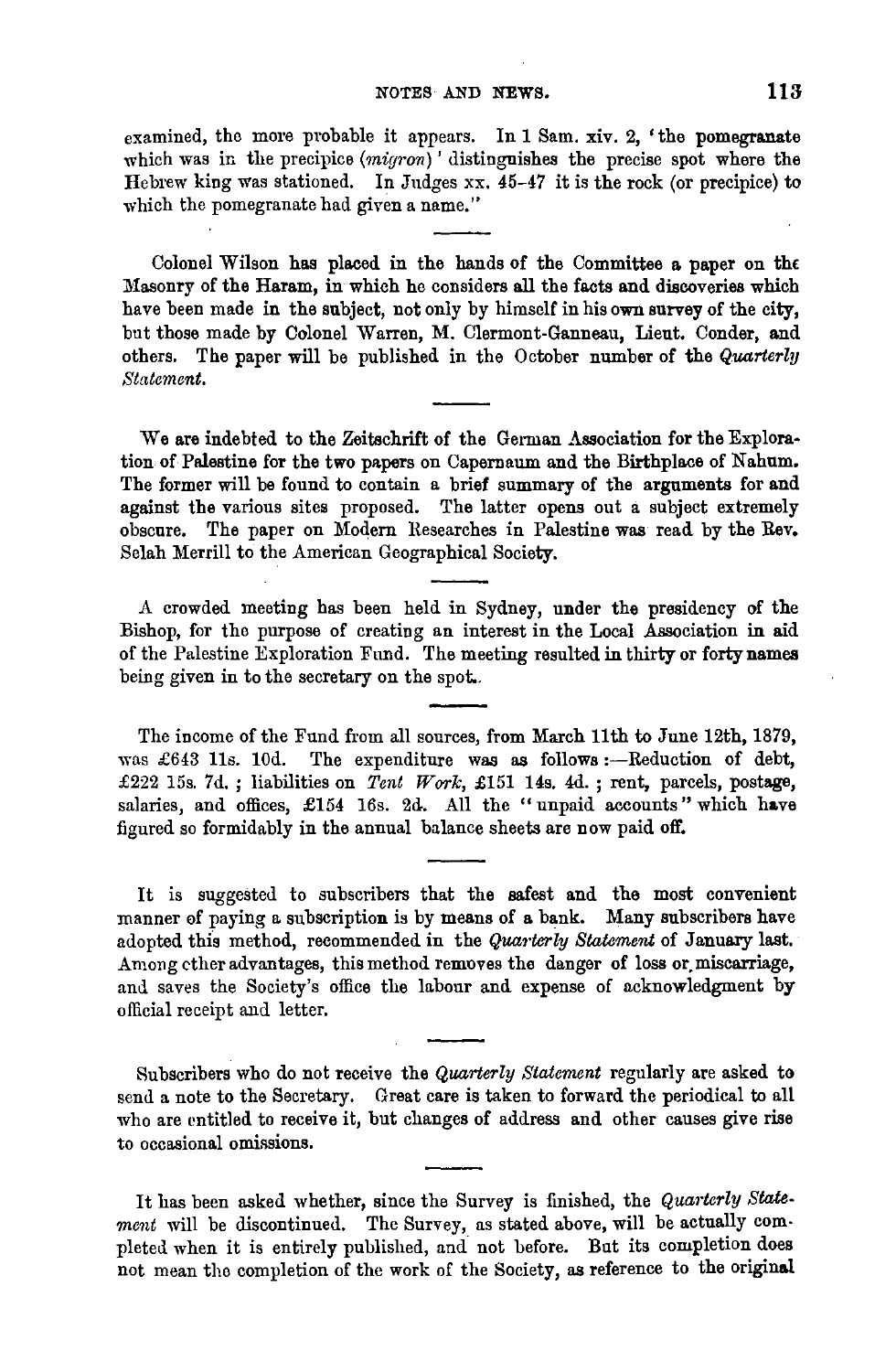prospectus will show. And there is, more than ever, need of a periodical devoted to the special line of research which is the *raison d' et re* of this *Quarterly Stateuwnt.*  It will therefore be continued as long as the Society exists and there is work of the kind which it represents to be done and reported.

Several cases have been at various times discovered of postage stamps being lost on their way to the office. The only way to avoid such loss, unless subscriptions are paid through the bank, is to send money by P.O.O. or by cheque, in every case payable to the order of *Walter Besant*, Esq., and crossed to Coutts  $\alpha$ nd Co., or the Union Bank, Charing Cross Branch.

The ninth thousand of "Our Work in Palestine" is now ready (price 3s. 6d.), and may be ordered of booksellers. This book carries the work down to the commencement of the Survey, but does not embrace M. Ganneau's discoveries nor the results of the Survey itself.

The following are at present Representatives and Lecturers of the Society, in addition to the local Hon. Secs.  $:$ --

- Archdeaconry of Hereford: Rev. J. S. Stooke-Vaughan, Wellington Heath Vicarage, Ledbury.
- City and neighbourhood of Manchester: Rev. W. F. Birch, St. Saviour's Rectory.
- Lancashire: Rev. John Bone, St. Thomas's Vicarage, Lancaster.
- London.: Rev. Henry Geary, 16, Somerset Street, Portman Square.

Norwich: Rev. W. F. Creeny.

- Suffolk : Rev. F. C. Long, Stow.upland, Stowmarket.
- Peterborough: Rev. A. J. Foster, Farndish Rectory, Wellingborough.
- Worcester: Rev. F. W. Holland, Evesham (Member of General and Executive Uommittee, and one of the Hon. Secretaries to the Fund).
- Diocese of Ripon: Rev. T. C. Henley, Kirkby Malham Vicarage.

North Wales: Rev. John Jones, Treborth, Bangor.

Yorkshire, Durham, and the North: Rev. James King, St. Mary's Vicarage, Berwick. Mr. King has recently returned from the Holy Land ; communications for lectures, &c., can be sent to the Office at Charing Cross.

SCOTLAND.-Rev. R. J. Craig, Dalgetty, Burntisland.

While desiring to give every publicity to proposed identifications and other theories advanced by officers of the Fund and contributors to the pages of the *Qua?·te1·ly Statenwnt,* the Committee beg it to be distinctly understood that they leave such proposals to be discussed on their own merits, and that by publishing them in the *Quarterly Statement* the Committee do not sanction or adopt them.

Annual subscribers are earnestly requested to forward their subscriptions for the current year when due, at their *carliest convenience*, and without waiting for application.